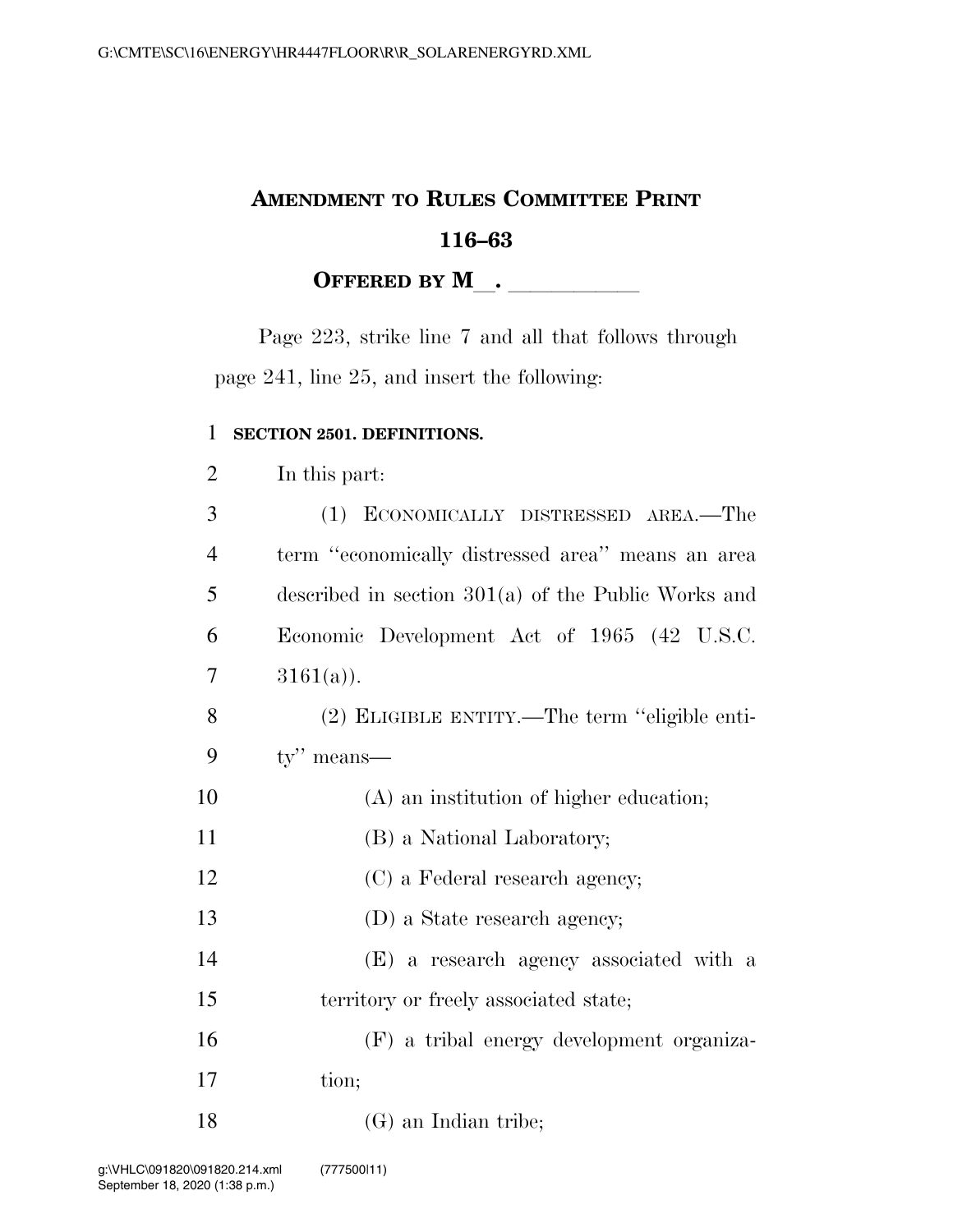| $\mathbf{1}$   | (H) a tribal organization;                          |
|----------------|-----------------------------------------------------|
| $\overline{2}$ | (I) a Native Hawaiian community-based               |
| 3              | organization;                                       |
| $\overline{4}$ | $(J)$ a nonprofit research organization;            |
| 5              | (K) an industrial entity;                           |
| 6              | (L) any other entity, as determined by the          |
| 7              | Secretary; and                                      |
| 8              | $(M)$ a consortium of 2 or more entities de-        |
| 9              | scribed in subparagraphs $(A)$ through $(L)$ .      |
| 10             | (3) INDIAN TRIBE.—The term "Indian tribe"           |
| 11             | has the meaning given the term in section 4 of the  |
| 12             | Indian Self-Determination and Education Assistance  |
| 13             | Act $(25 \text{ U.S.C. } 5304)$ .                   |
| 14             | (4) INSTITUTION OF HIGHER EDUCATION.—The            |
| 15             | term "institution of higher education" has the      |
| 16             | meaning given the term in section 101 of the Higher |
| 17             | Education Act of 1965 (20 U.S.C. 1001).             |
| 18             | (5) NATIONAL LABORATORY.—The term "Na-              |
| 19             | tional Laboratory" has the meaning given the term   |
| 20             | in section 2 of the Energy Policy Act of 2005 (42)  |
| 21             | U.S.C. 15801).                                      |
| 22             | (6) NATIVE HAWAIIAN COMMUNITY-BASED OR-             |
| 23             | GANIZATION.—The term "Native Hawaiian commu-        |
| 24             | nity-based organization" has the meaning given the  |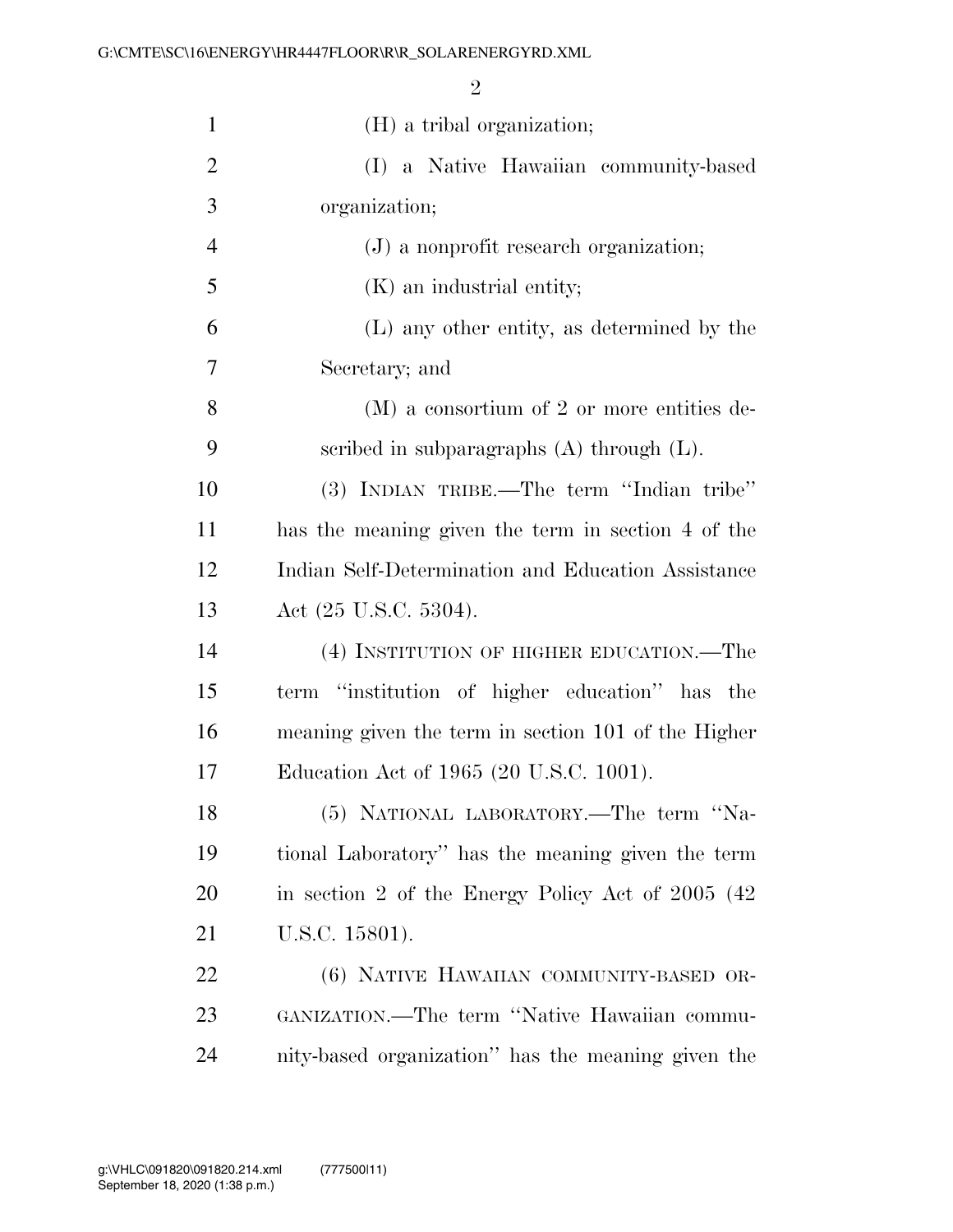| $\mathbf{1}$   | term in section 6207 of the Elementary and Sec-      |
|----------------|------------------------------------------------------|
| 2              | ondary Education Act of 1965 (20 U.S.C. 7517).       |
| 3              | (7) PHOTOVOLTAIC DEVICE.—The term "photo-            |
| $\overline{4}$ | voltaic device" means—                               |
| 5              | (A) a device that converts light directly            |
| 6              | into electricity through a solid-state, semicon-     |
| 7              | ductor process;                                      |
| 8              | (B) the photovoltaic cells of a device de-           |
| 9              | scribed in subparagraph $(A)$ ; and                  |
| 10             | (C) the electronic and electrical compo-             |
| 11             | nents of a device described in subparagraph          |
| 12             | (A).                                                 |
| 13             | (8) PROGRAM.—The term "program" means                |
| 14             | the program established under section $2502(a)(1)$ . |
| 15             | (9) SECRETARY.—The term "Secretary" means            |
| 16             | the Secretary of Energy.                             |
| 17             | (10) SOLAR ENERGY.—The term "solar energy"           |
| 18             | means-                                               |
| 19             | (A) thermal or electric energy derived from          |
| 20             | radiation from the Sun; or                           |
| 21             | (B) energy resulting from a chemical reac-           |
| 22             | tion caused by radiation recently originated in      |
| 23             | the Sun.                                             |
| 24             | (11)<br>TERRITORY OR FREELY ASSOCIATED               |
| 25             | STATE.—The term "territory or freely associated      |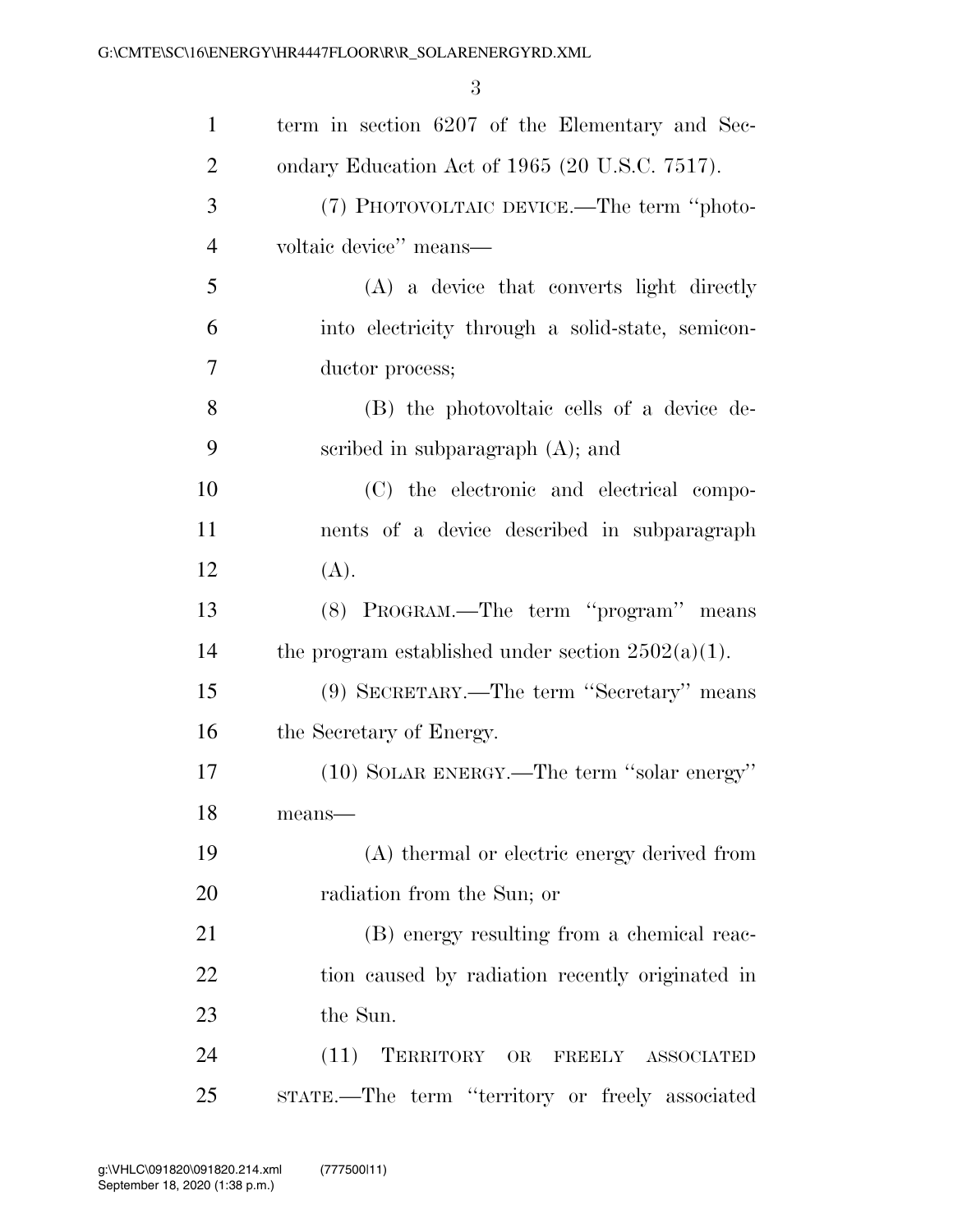| $\mathbf{1}$   | state" has the meaning given the term "insular"       |
|----------------|-------------------------------------------------------|
| $\overline{2}$ | area" in section 1404 of the Food and Agriculture     |
| 3              | Act of 1977 (7 U.S.C. 3103).                          |
| $\overline{4}$ | (12) TRIBAL ENERGY DEVELOPMENT ORGANI-                |
| 5              | zarion.—The term "tribal energy development or-       |
| 6              | ganization" has the meaning given the term in sec-    |
| 7              | tion 2601 of the Energy Policy Act of 1992 $(25)$     |
| 8              | U.S.C. 3501).                                         |
| 9              | (13) TRIBAL ORGANIZATION.—The term "tribal            |
| 10             | organization" has the meaning given the term in       |
| 11             | section 4 of the Indian Self-Determination and Edu-   |
| 12             | cation Assistance Act (25 U.S.C. 5304).               |
| 13             | SEC. 2502. SOLAR ENERGY TECHNOLOGY PROGRAM.           |
| 14             | (a) ESTABLISHMENT.—                                   |
| 15             | (1) IN GENERAL.—The Secretary shall establish         |
| 16             | a program to conduct research, development, testing,  |
| 17             | evaluation, demonstration, and commercialization of   |
| 18             | solar energy technologies in accordance with this     |
| 19             | section.                                              |
| 20             | (2) PURPOSES.—The purposes of the program             |
| 21             | are the following:                                    |
| 22             | (A) To improve the energy efficiency, cost            |
| 23             | effectiveness, reliability, resilience, security, in- |
| 24             | tegration, manufacturability, and recyclability       |
|                |                                                       |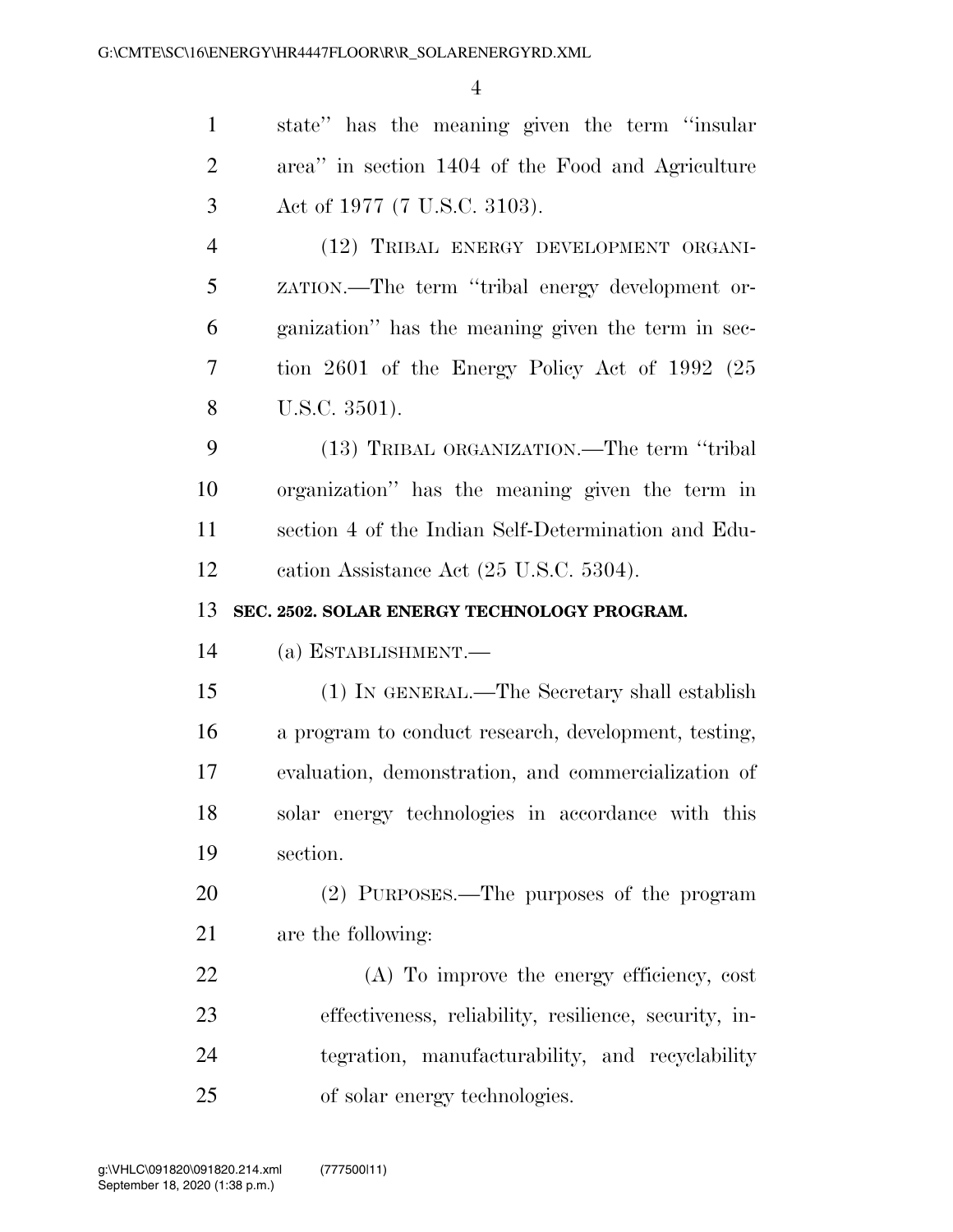| $\mathbf{1}$   | (B) To optimize the performance and oper-         |
|----------------|---------------------------------------------------|
| $\overline{2}$ | ation of solar energy components, cells, and sys- |
| 3              | tems, and enabling technologies, including        |
| $\overline{4}$ | through the development of new materials,         |
| 5              | hardware, and software.                           |
| 6              | (C) To optimize the design and adapt-             |
| 7              | ability of solar energy systems to the broadest   |
| 8              | practical range of geographic and atmospheric     |
| 9              | conditions.                                       |
| 10             | (D) To support the integration of solar en-       |
| 11             | ergy technologies with the electric grid and      |
| 12             | complementary energy technologies.                |
| 13             | (E) To create and improve the conversion          |
| 14             | of solar energy to other useful forms of energy   |
| 15             | or other products.                                |
| 16             | (F) To reduce and mitigate any potential          |
| 17             | negative impacts of solar energy technologies on  |
| 18             | humans, wildlife, and wildlife habitats.          |
| 19             | $(G)$ To address barriers to the commer-          |
| 20             | cialization and export of solar energy tech-      |
| 21             | nologies.                                         |
| 22             | (H) To support the domestic solar indus-          |
| 23             | try, workforce, and supply chain.                 |
| 24             | (3) TARGETS.—Not later than 180 days after        |
| 25             | the date of enactment of this Act, the Secretary  |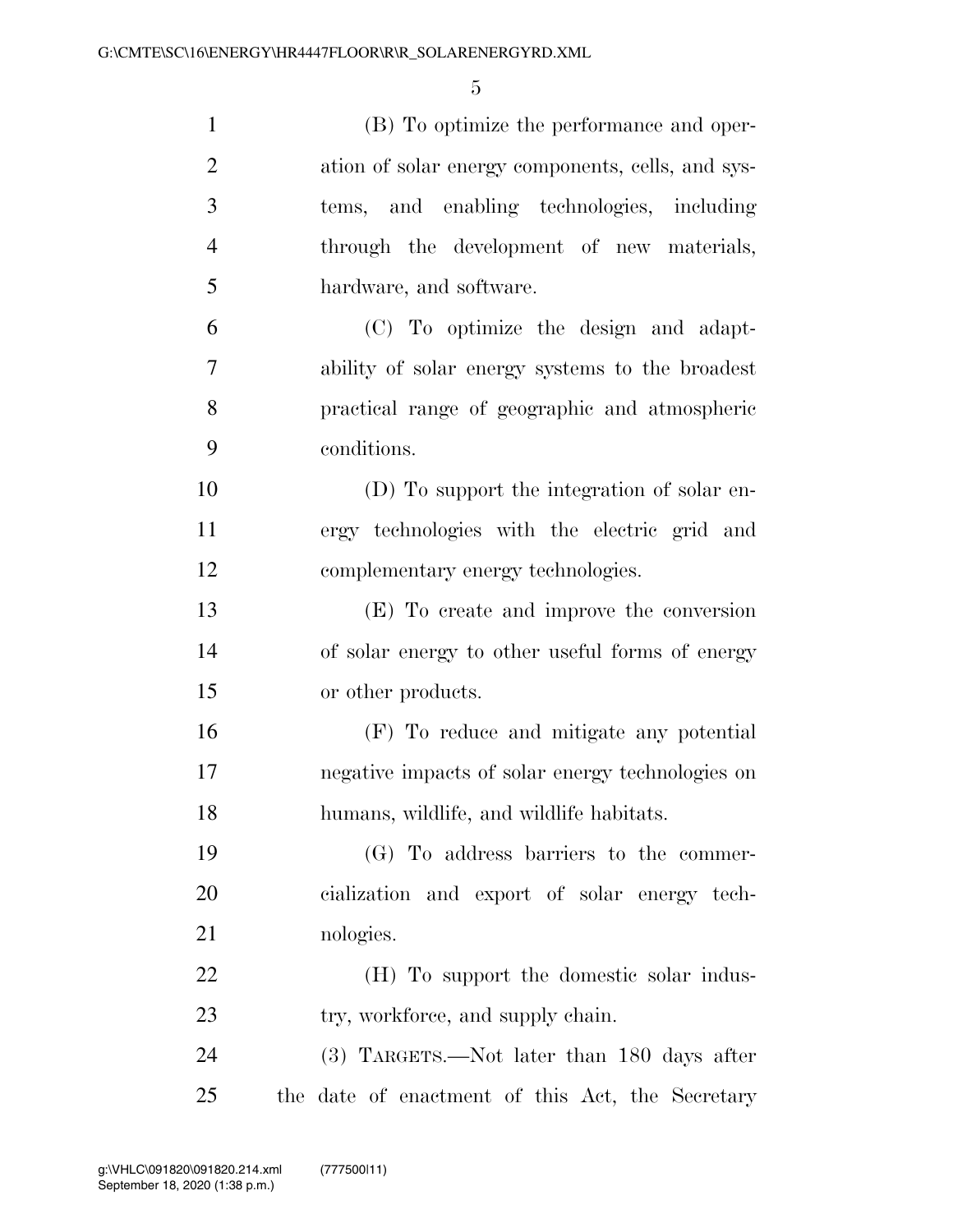| $\mathbf{1}$   | shall establish targets for the program to address   |
|----------------|------------------------------------------------------|
| $\overline{2}$ | near-term (up to 2 years), mid-term (up to 7 years), |
| 3              | and long-term (up to 15 years) challenges to the ad- |
| $\overline{4}$ | vancement of solar energy systems.                   |
| 5              | (b) ACTIVITIES.—                                     |
| 6              | (1) TYPES OF ACTIVITIES.—In carrying out the         |
| 7              | program, the Secretary shall carry out research, de- |
| 8              | velopment, demonstration, and commercialization ac-  |
| 9              | tivities, including—                                 |
| 10             | (A) awarding grants and awards, on a                 |
| 11             | competitive, merit-reviewed basis;                   |
| 12             | (B) performing precompetitive research               |
| 13             | and development;                                     |
| 14             | (C) establishing or maintaining demonstra-           |
| 15             | tion facilities and projects, including through      |
| 16             | stewardship of existing facilities;                  |
| 17             | (D) providing technical assistance;                  |
| 18             | (E) entering into contracts and cooperative          |
| 19             | agreements;                                          |
| 20             | (F) providing small business vouchers;               |
| 21             | (G) establishing prize competitions;                 |
| 22             | (H) conducting education and outreach ac-            |
| 23             | tivities; and                                        |
| 24             | (I) conducting analyses, studies, and re-            |
| 25             | ports.                                               |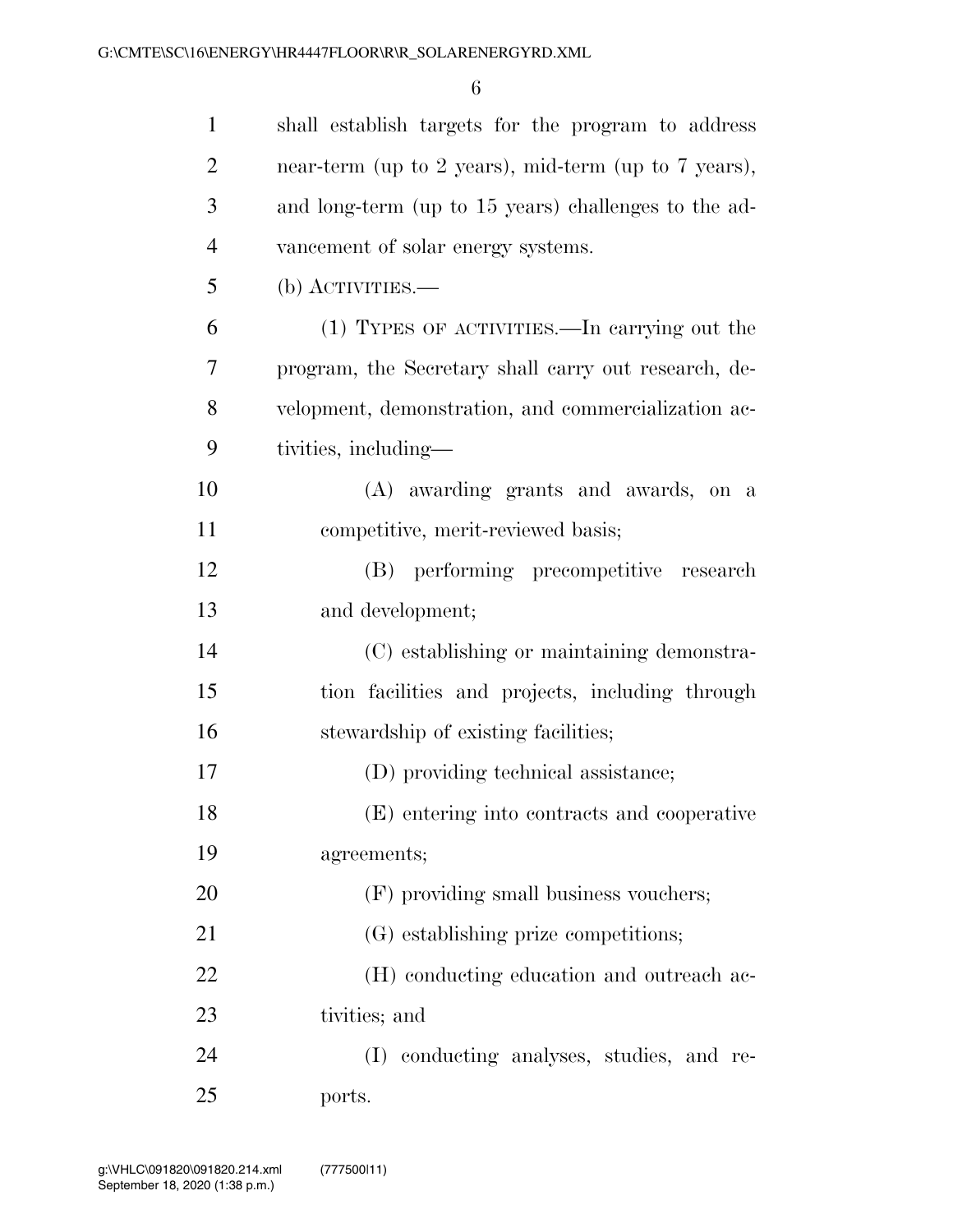| $\mathbf{1}$   | (2) SUBJECT AREAS.—The Secretary shall                |
|----------------|-------------------------------------------------------|
| $\overline{2}$ | carry out research, development, testing, evaluation, |
| 3              | demonstration, and commercialization activities in    |
| $\overline{4}$ | the following subject areas:                          |
| 5              | (A) Advanced solar energy technologies, in-           |
| 6              | $cluding$ —                                           |
| 7              | new materials, components, de-<br>(i)                 |
| 8              | signs, and systems, including perovskites;            |
| 9              | (ii) advanced photovoltaic and thin-                  |
| 10             | film devices;                                         |
| 11             | (iii) concentrated solar power;                       |
| 12             | (iv) solar heating and cooling; and                   |
| 13             | (v) enabling technologies for solar en-               |
| 14             | ergy systems, including hardware and soft-            |
| 15             | ware.                                                 |
| 16             | (B) Solar energy technology performance,              |
| 17             | operations, and security.                             |
| 18             | (C) Integration of solar energy tech-                 |
| 19             | nologies with—                                        |
| 20             | (i) the electric grid, including trans-               |
| 21             | mission, distribution, microgrids, and dis-           |
| 22             | tributed energy systems;                              |
| 23             | (ii) other energy technologies, includ-               |
| 24             | $ing$ —                                               |
| 25             | (I) other generation sources;                         |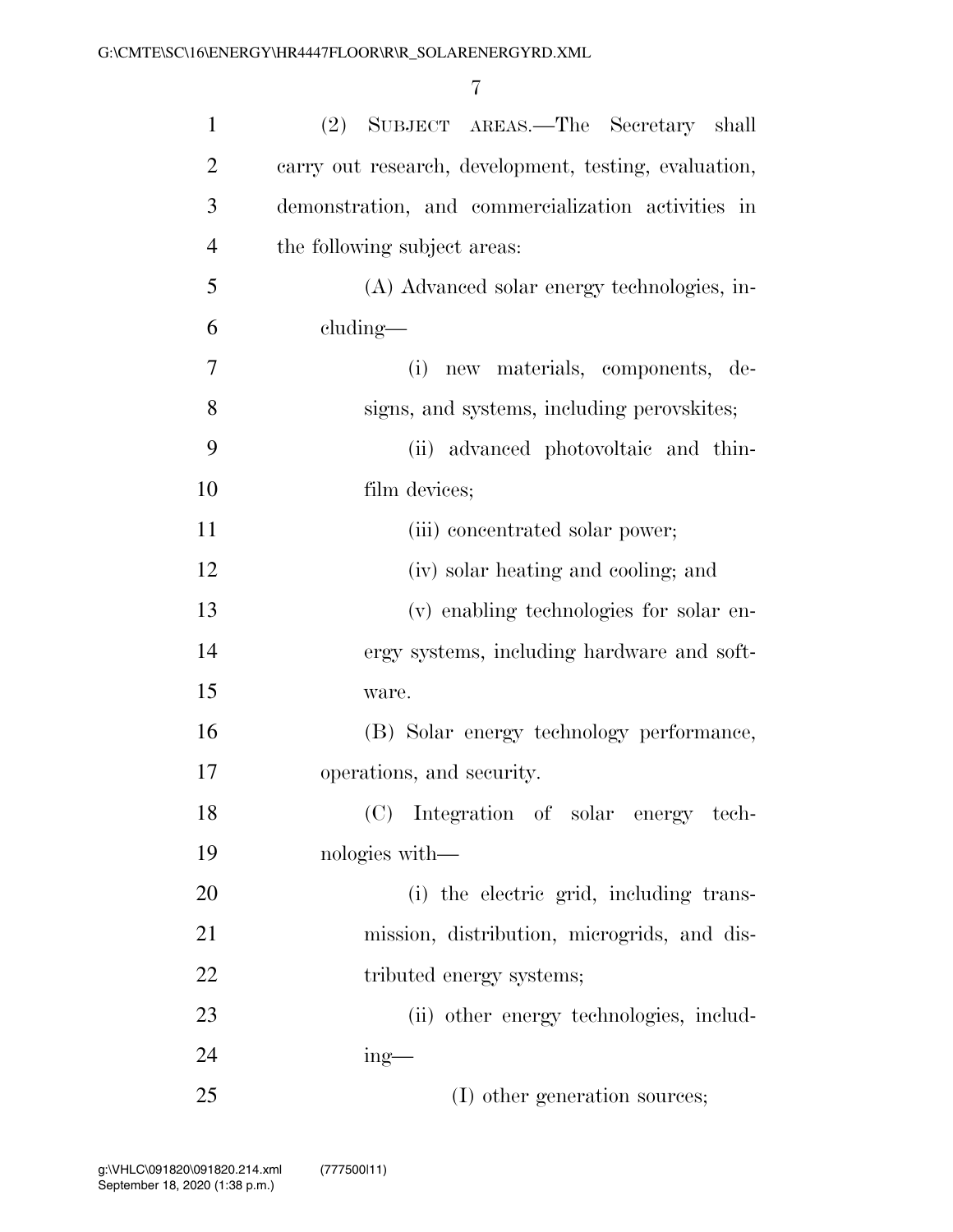| $\mathbf{1}$   | (II) demand response tech-                       |
|----------------|--------------------------------------------------|
| $\overline{2}$ | nologies; and                                    |
| 3              | (III) energy storage technologies;               |
| $\overline{4}$ | and                                              |
| 5              | (iii)<br>other nonelectric applications,         |
| 6              | such as in the agriculture, transportation,      |
| 7              | industrial, and fuels sectors.                   |
| 8              | (D) Advanced solar energy manufacturing          |
| 9              | technologies and practices, including materials, |
| 10             | processes, and design.                           |
| 11             | (E) Methods to improve the lifetime, main-       |
| 12             | tenance, recycling, and reuse of solar energy    |
| 13             | components and systems.                          |
| 14             | (F) Solar energy forecasting, modeling,          |
| 15             | and atmospheric measurement systems, includ-     |
| 16             | ing for small-scale, large-scale, and aggregated |
| 17             | systems.                                         |
| 18             | (G) Hybrid solar energy systems that in-         |
| 19             | corporate diverse—                               |
| 20             | (i) generation sources;                          |
| 21             | (ii) loads; and                                  |
| 22             | (iii) storage technologies.                      |
| 23             | (H) Reducing market barriers to the adop-        |
| 24             | tion of solar energy technologies, including im- |
| 25             | pacts on, or challenges relating to—             |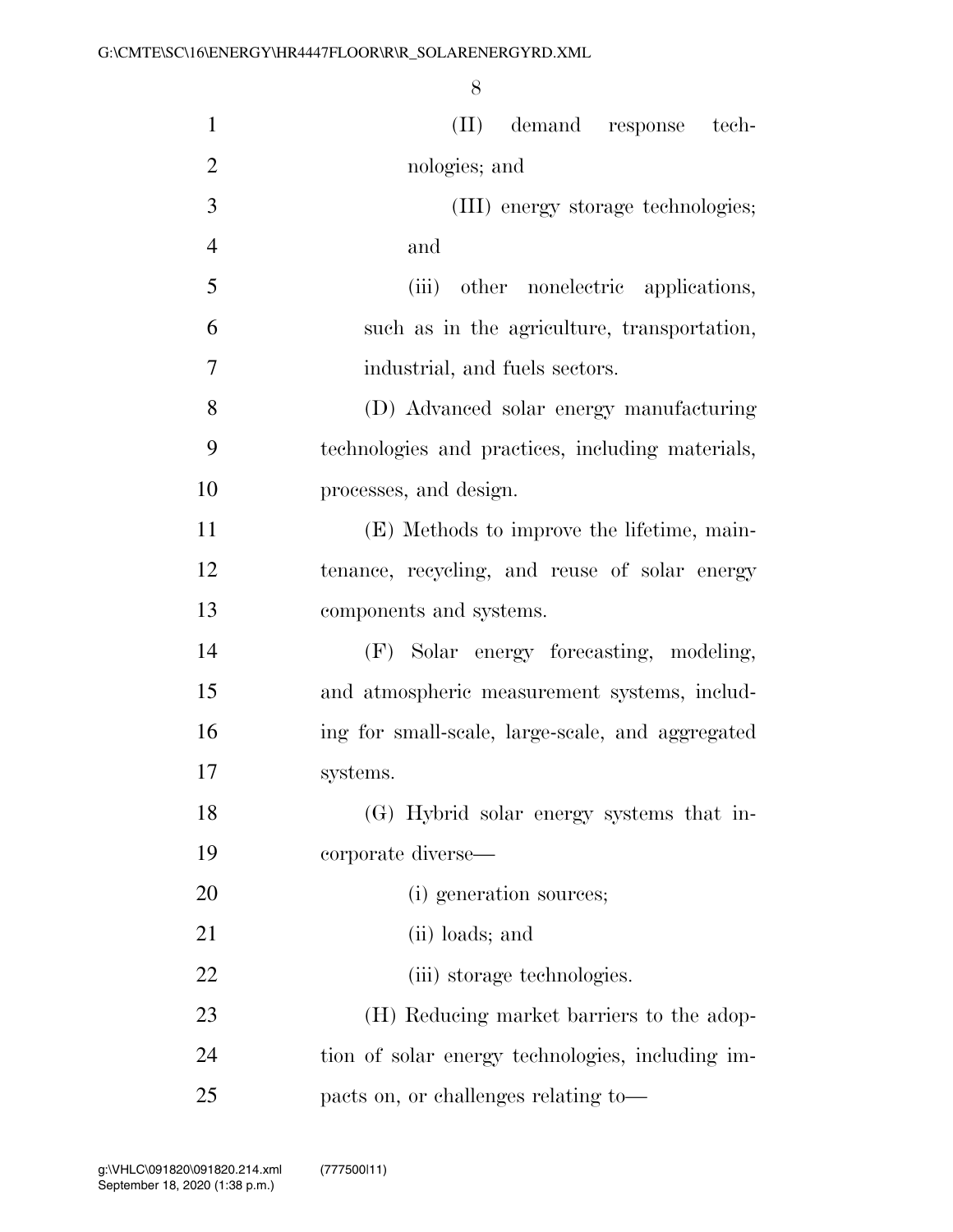| $\mathbf{1}$   | (i) distributed solar technologies, in-              |
|----------------|------------------------------------------------------|
| $\overline{2}$ | cluding the development of best practices,           |
| 3              | models, and voluntary streamlined proc-              |
| $\overline{4}$ | esses for local permitting of distributed            |
| 5              | solar energy systems to reduce costs;                |
| 6              | (ii) local communities;                              |
| 7              | (iii) wildlife and wildlife habitats; and            |
| 8              | (iv) any other appropriate matter, as                |
| 9              | determined by the Secretary.                         |
| 10             | (I) Transformational technologies for har-           |
| 11             | nessing solar energy.                                |
| 12             | (J) Other research areas that advance the            |
| 13             | purposes of the program, as determined by the        |
| 14             | Secretary.                                           |
| 15             | (3) PRIORITIZATION.—In carrying out activities       |
| 16             | under the program, the Secretary shall give priority |
| 17             | to projects that—                                    |
| 18             | (A) are located in a geographically diverse          |
| 19             | range of eligible entities;                          |
| 20             | (B) support the development or demonstra-            |
| 21             | tion of projects—                                    |
| 22             | (i) in collaboration with tribal energy              |
| 23             | development organizations, Indian tribes,            |
| 24             | tribal organizations, Native Hawaiian com-           |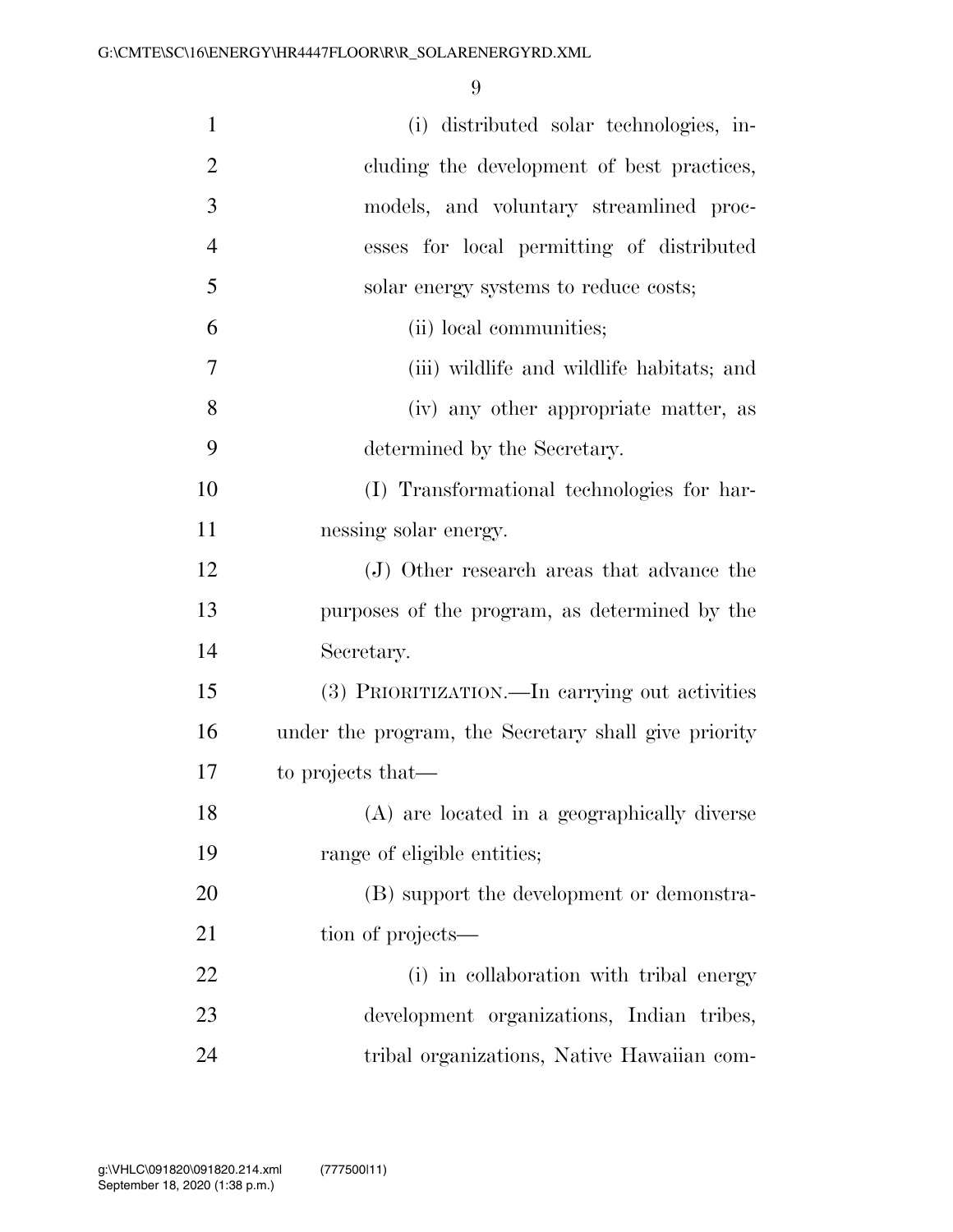| $\mathbf{1}$   | munity-based organizations, or territories             |
|----------------|--------------------------------------------------------|
| $\overline{2}$ | or freely associated states; or                        |
| 3              | (ii) in economically distressed areas;                 |
| $\overline{4}$ | (C) can be replicated in a variety of re-              |
| 5              | gions and climates;                                    |
| 6              | include business commercialization<br>(D)              |
| 7              | plans that have the potential for-                     |
| 8              | (i) domestic manufacturing and pro-                    |
| 9              | duction of solar energy technologies; or               |
| 10             | exports of solar energy tech-<br>(ii)                  |
| 11             | nologies; and                                          |
| 12             | (E) satisfy any other priority that the Sec-           |
| 13             | retary determines to be appropriate.                   |
| 14             | (4) COORDINATION.—To the maximum extent                |
| 15             | practicable, the Secretary shall coordinate activities |
| 16             | under the program with other relevant programs and     |
| 17             | capabilities of the Department of Energy and other     |
| 18             | Federal research programs.                             |
| 19             | (5) USE OF FUNDS.—To the extent that fund-             |
| 20             | ing is not otherwise available through other Federal   |
| 21             | programs or power purchase agreements, funding         |
| 22             | awarded under this subsection may be used for addi-    |
| 23             | tional nontechnology costs, as determined to be ap-    |
| 24             | propriate by the Secretary, such as engineering or     |
| 25             | feasibility studies.                                   |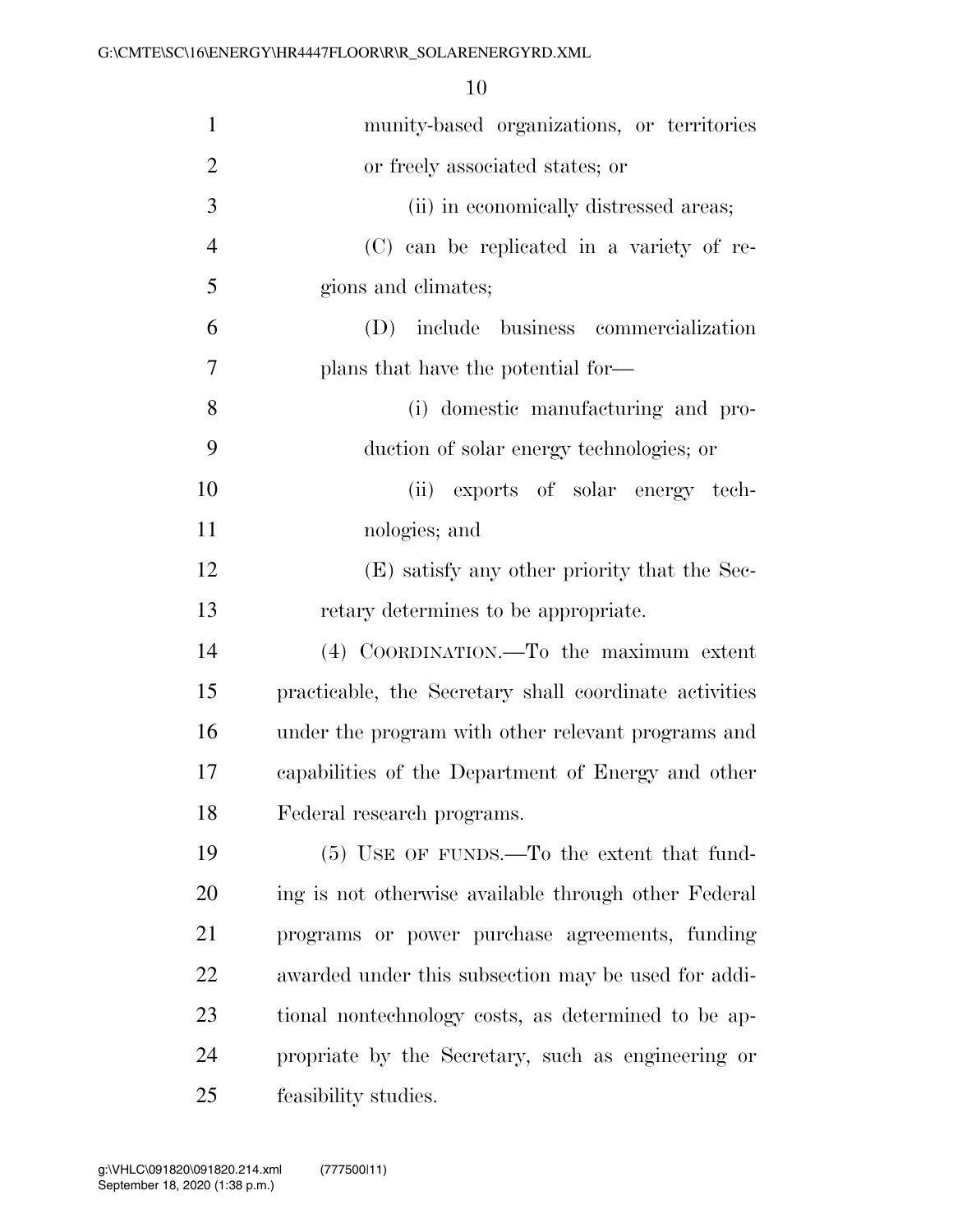(c) ADVANCED SOLAR ENERGY MANUFACTURING INITIATIVE.—

| 3              | (1) GRANTS.—In addition to the program ac-             |
|----------------|--------------------------------------------------------|
| $\overline{4}$ | tivities described in subsection (b), in carrying out  |
| 5              | the program, the Secretary shall award multiyear       |
| 6              | grants to eligible entities for research, development, |
| 7              | and demonstration projects to advance new solar en-    |
| 8              | ergy manufacturing technologies and techniques.        |
| 9              | (2) PRIORITY.—In awarding grants under para-           |
| 10             | graph (1), to the extent practicable, the Secretary    |
| 11             | shall give priority to solar energy manufacturing      |
| 12             | projects that—                                         |
| 13             | (A) increase efficiency and cost effective-            |
| 14             | ness in-                                               |
| 15             | (i) the manufacturing process; and                     |
| 16             | (ii) the use of resources.                             |
| 17             | (B) support domestic supply chains for                 |
| 18             | materials and components;                              |
| 19             | (C) identify and incorporate nonhazardous              |
| 20             | alternative materials for components and de-           |
| 21             | vices;                                                 |
| 22             | (D) operate in partnership with tribal en-             |
| 23             | ergy development organizations, Indian tribes,         |
| 24             | tribal organizations, Native Hawaiian commu-           |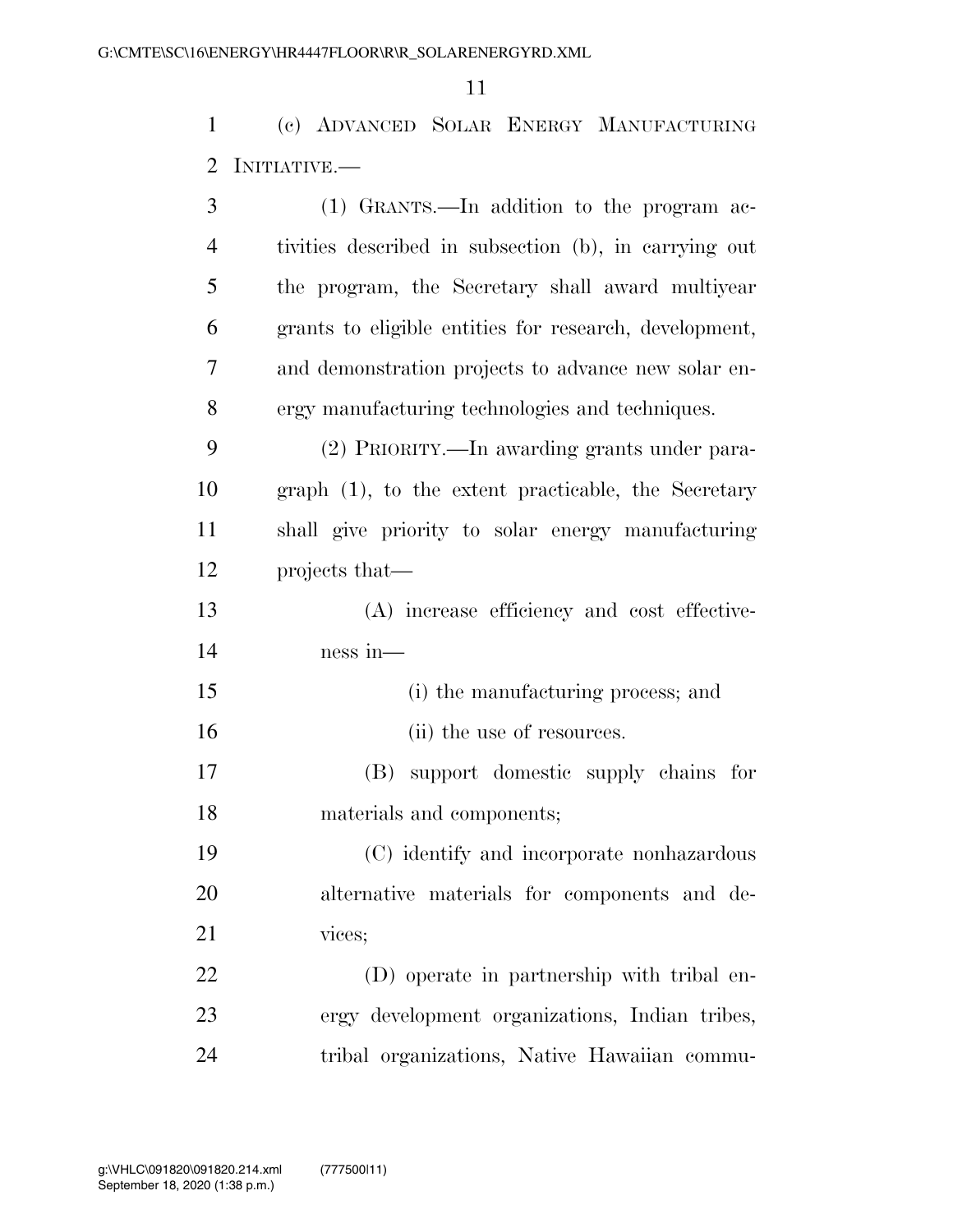nity-based organizations, or territories or freely associated states; or

 (E) are located in economically distressed areas.

 (3) EVALUATION.—Not later than 3 years after the date of enactment of this Act, and every 4 years thereafter, the Secretary shall conduct, and make available to the public and the relevant committees of Congress, an independent review of the progress of the grants awarded under paragraph (1).

 (d) SOLAR ENERGY TECHNOLOGY RECYCLING RE- SEARCH, DEVELOPMENT, AND DEMONSTRATION PRO-GRAM.—

 (1) IN GENERAL.—In addition to the program activities described in subsection (b), in carrying out the program, the Secretary shall award multiyear grants to eligible entities for research, development, and demonstration projects to create innovative and practical approaches to increase the reuse and recy-cling of solar energy technologies, including—

 (A) by increasing the efficiency and cost effectiveness of the recovery of raw materials from solar energy technology components and systems, including enabling technologies such as inverters;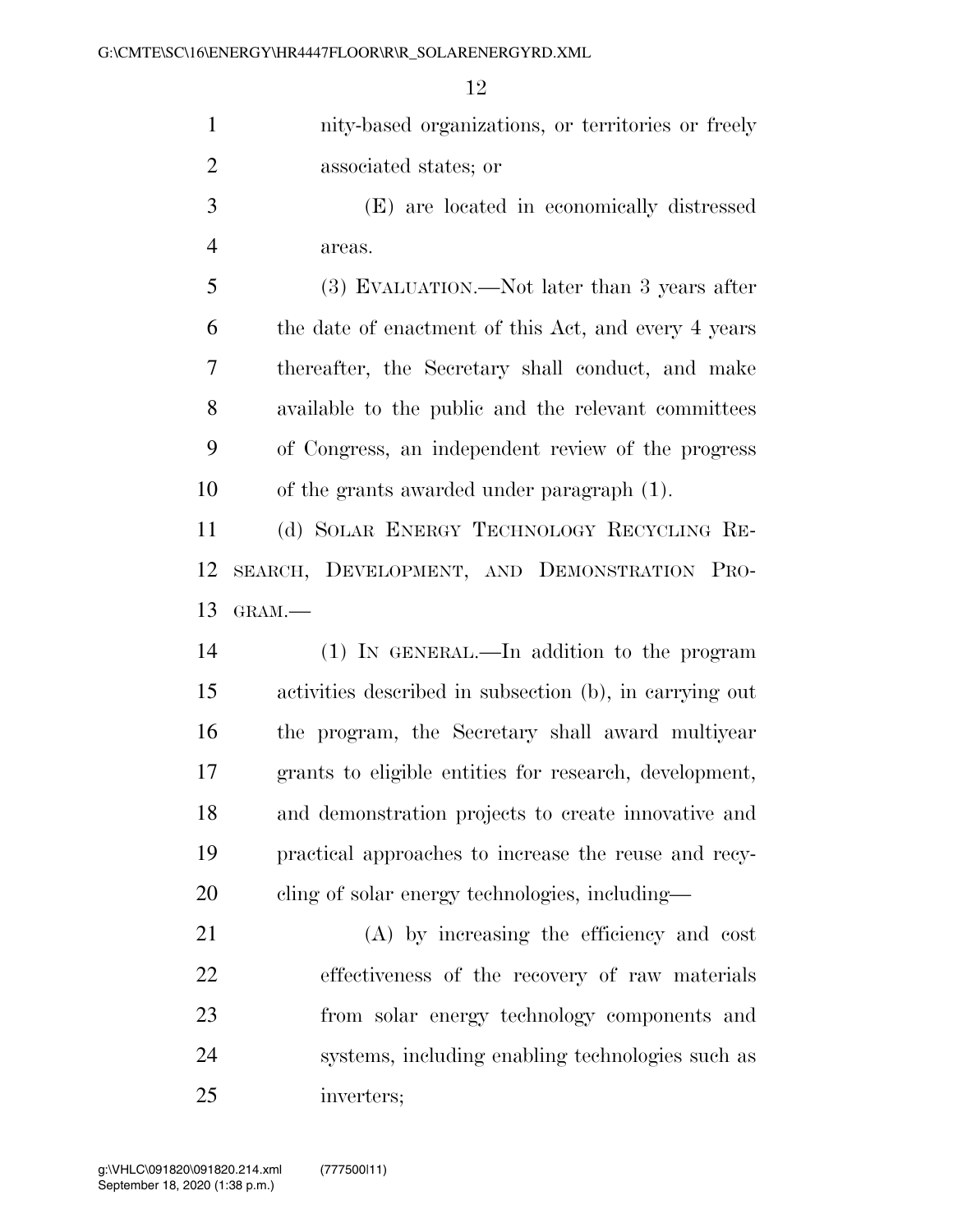(B) by minimizing environmental impacts from the recovery and disposal processes;

 (C) by addressing any barriers to the re- search, development, demonstration, and com- mercialization of technologies and processes for the disassembly and recycling of solar energy devices;

 (D) by developing alternative materials, de- signs, manufacturing processes, and other as- pects of solar energy technologies and the dis- assembly and resource recovery process that en- able efficient, cost effective, and environ- mentally responsible disassembly of, and re- source recovery from, solar energy technologies; and

 (E) strategies to increase consumer accept- ance of, and participation in, the recycling of 18 photovoltaic devices.

 (2) DISSEMINATION OF RESULTS.—The Sec- retary shall make available to the public and the rel- evant committees of Congress the results of the projects carried out through grants awarded under paragraph (1), including any educational and out-reach materials.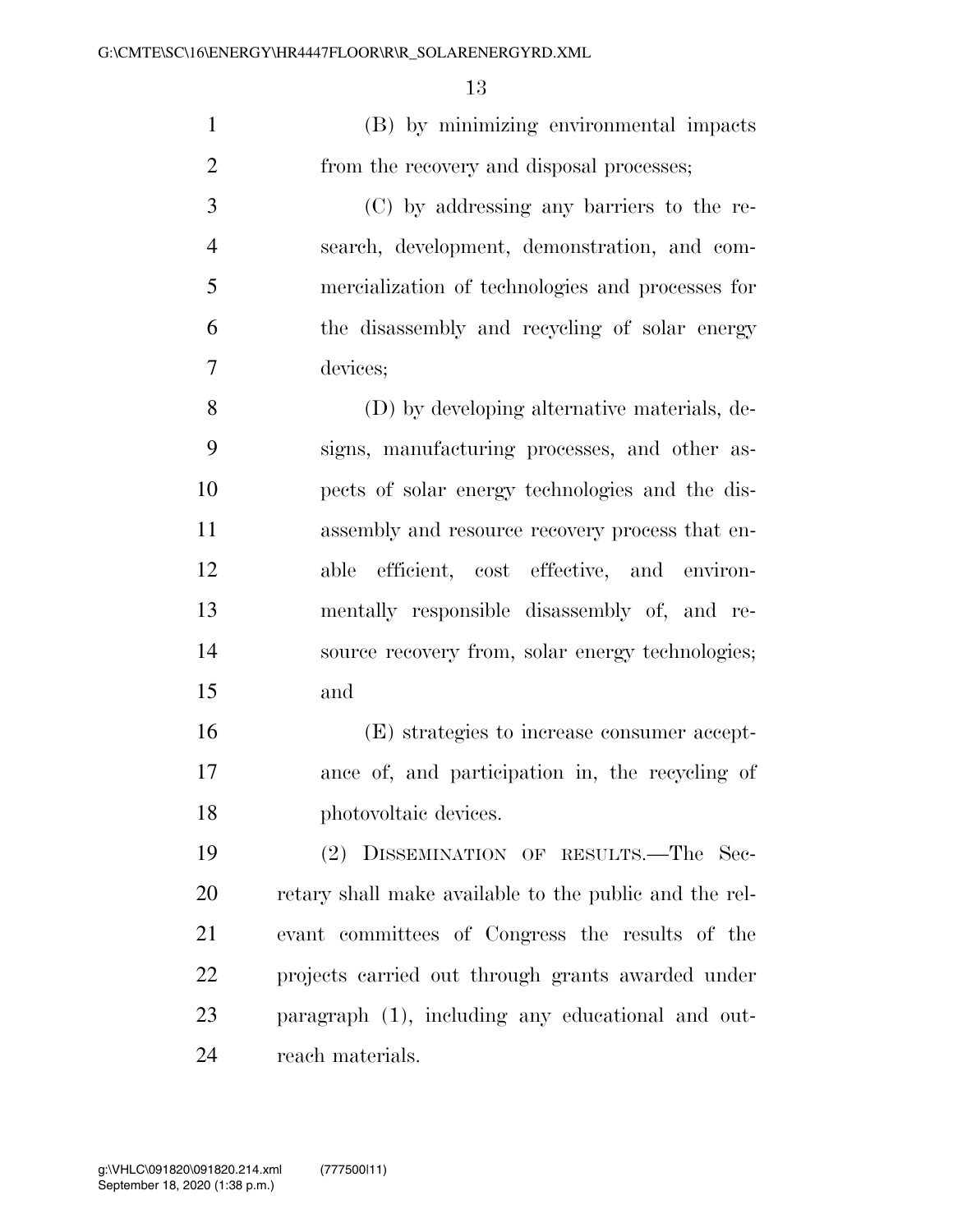| 1              | (e) SOLAR ENERGY TECHNOLOGY MATERIALS PHYS-            |
|----------------|--------------------------------------------------------|
| $\overline{2}$ | ICAL PROPERTY DATABASE.                                |
| 3              | $(1)$ IN GENERAL.—Not later than September 1,          |
| 4              | 2021, the Secretary shall establish a comprehensive    |
| 5              | physical property database of materials for use in     |
| 6              | solar energy technologies, which shall identify the    |
| 7              | type, quantity, country of origin, source, significant |
| 8              | uses, and physical properties of materials used in     |
| 9              | solar energy technologies.                             |
| 10             | (2) COORDINATION.—In establishing the data-            |
| 11             | base described in paragraph (1), the Secretary shall   |
| 12             | coordinate with—                                       |
| 13             | (A) the Director of the National Institute             |
| 14             | of Standards and Technology;                           |
| 15             | (B) the Administrator of the Environ-                  |
| 16             | mental Protection Agency;                              |
| 17             | (C) the Secretary of the Interior; and                 |
| 18             | (D) relevant industry stakeholders, as de-             |
| 19             | termined by the Secretary.                             |
| 20             | (f) SOLAR ENERGY TECHNOLOGY PROGRAM STRA-              |
| 21             | <b>TEGIC VISION.—</b>                                  |
| 22             | $(1)$ IN GENERAL.—Not later than September 1,          |
| 23             | 2021, and every 6 years thereafter, the Secretary      |
| 24             | shall submit to Congress a report on the strategic vi- |
| 25             | sion, progress, goals, and targets of the program, in- |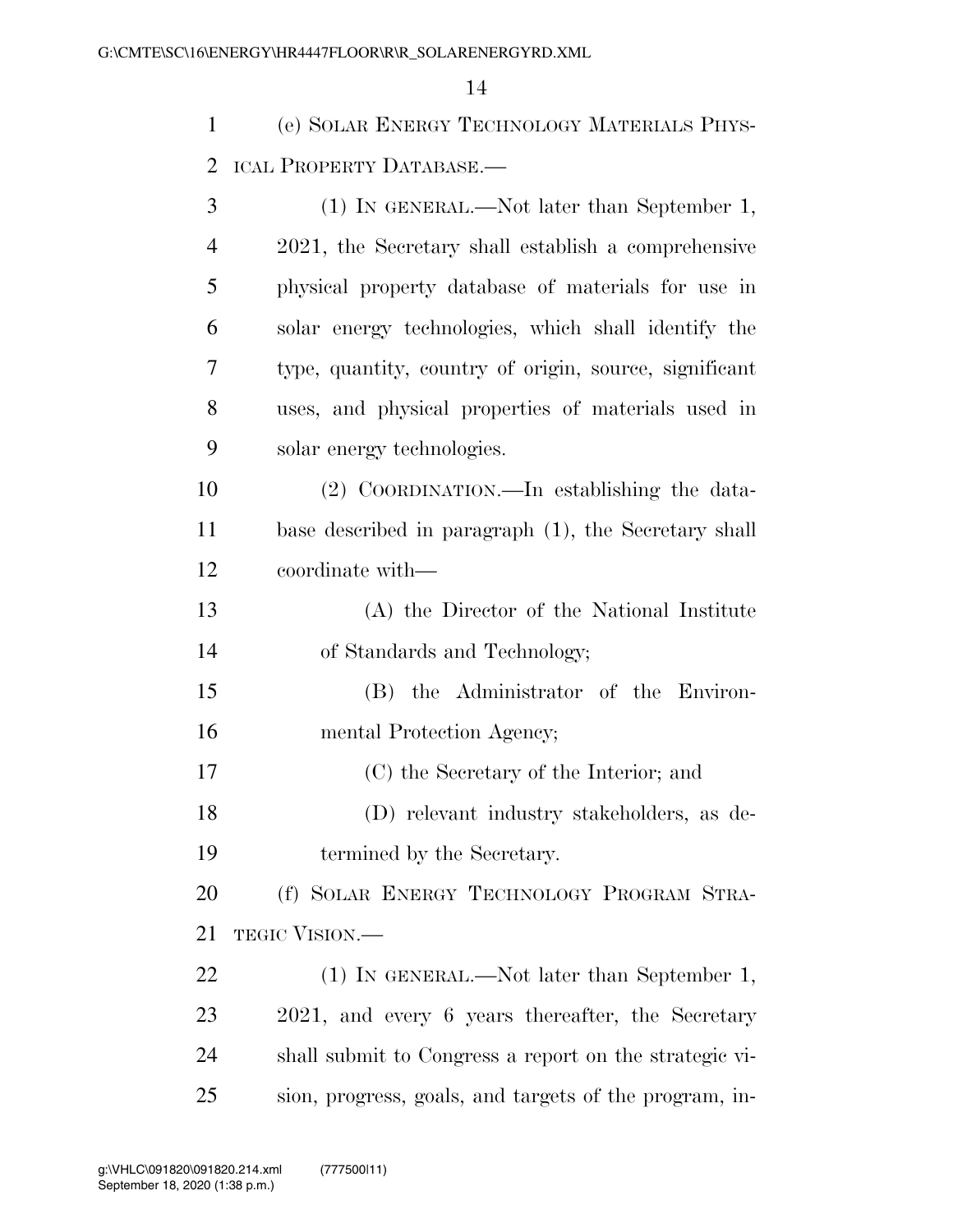| $\mathbf{1}$   | cluding assessments of solar energy markets and          |
|----------------|----------------------------------------------------------|
| $\overline{2}$ | manufacturing.                                           |
| 3              | (2) PREPARATION.—The Secretary shall coordi-             |
| 4              | nate the preparation of the report under paragraph       |
| 5              | $(1)$ with —                                             |
| 6              | (A) existing peer review processes;                      |
| $\overline{7}$ | (B) studies conducted by the National                    |
| 8              | Laboratories; and                                        |
| 9              | (C) the multiyear program planning re-                   |
| 10             | quired under section 994 of the Energy Policy            |
| 11             | Act of 2005 (42 U.S.C. 16358).                           |
| 12             | (g) AUTHORIZATION OF APPROPRIATIONS.—There is            |
| 13             | authorized to be appropriated to the Secretary to carry  |
| 14             | out the program $$270,000,000$ for each of fiscal years  |
| 15             | 2020 through 2024.                                       |
| 16             | SEC. 2503. CONFORMING AMENDMENTS.                        |
| 17             | (a) The Solar Energy Research, Development, and          |
|                | 18 Demonstration Act of 1974 (42 U.S.C. 5551 et seq.) is |
| 19             | repealed.                                                |
| 20             | (b) Section $6(b)(3)$ of the Federal Nonnuclear En-      |
| 21             | ergy Research and Development Act of 1974 (42 U.S.C.     |
| 22             | $5905(b)(3)$ is amended—                                 |
| 23             | $(1)$ by striking subparagraph $(L)$ ; and               |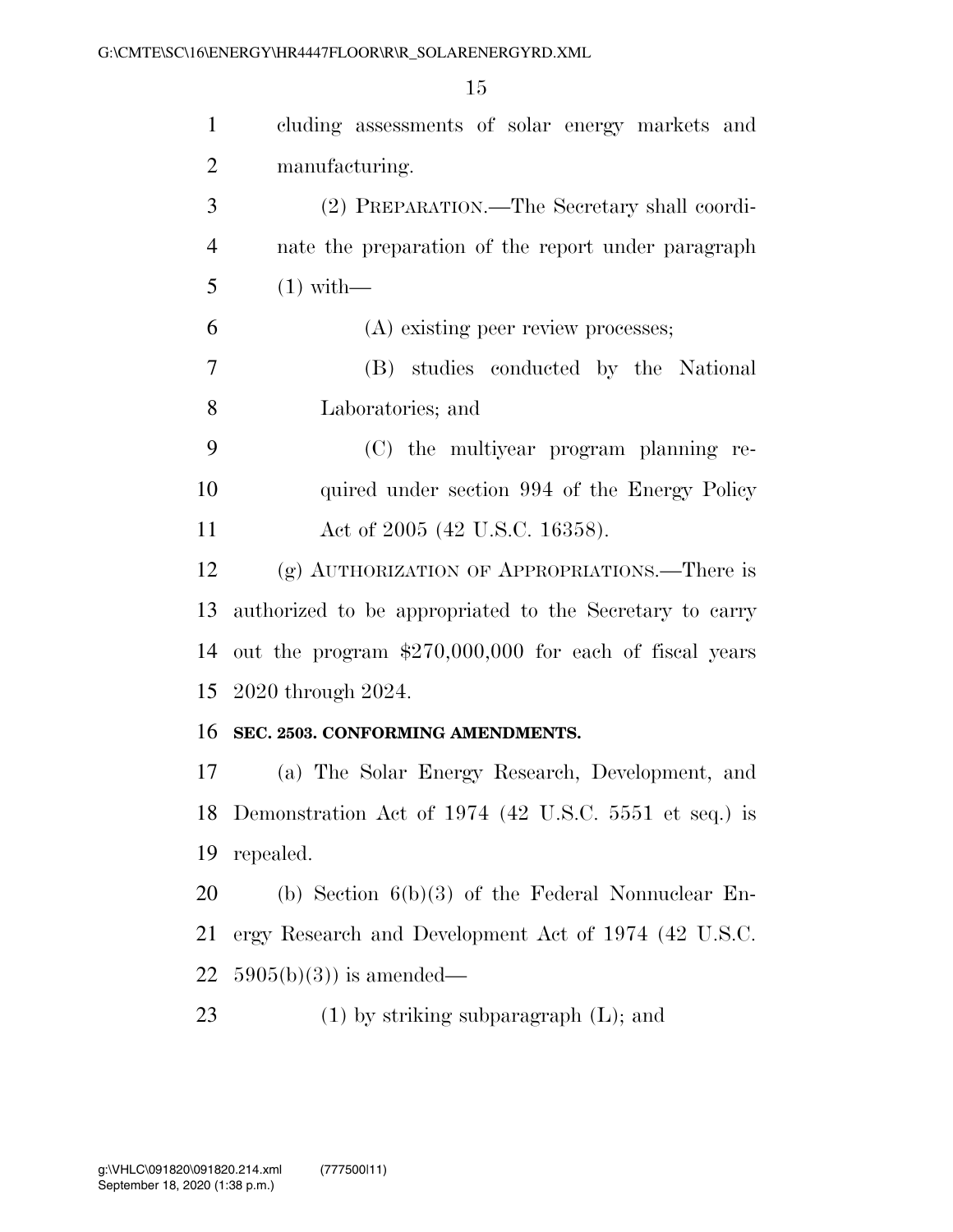(2) by redesignating subparagraphs (M) 2 through (S) as subparagraphs (L) through (R), re- spectively. (c) The Solar Photovoltaic Energy Research, Devel-

 opment, and Demonstration Act of 1978 (42 U.S.C. 5581 et seq.) is repealed.

 (d) Section 4 of the Renewable Energy and Energy Efficiency Technology Competitiveness Act of 1989 (42 U.S.C. 12003) is amended—

 (1) in the section heading, by striking ''**PHOTOVOLTAICS, AND SOLAR THERMAL**'' and inserting ''**ALCOHOL FROM BIOMASS, AND OTHER TECHNOLOGY**'';

14 (2) in subsection (a)—

 (A) in the matter preceding paragraph (1), by striking ''photovoltaics, and solar thermal energy'' and inserting ''alcohol from biomass, 18 and other energy technology";

 (B) by striking paragraphs (2) and (3); and

 (C) by redesignating paragraphs (4) and (5) as paragraphs (2) and (3), respectively; and 23 (3) in subsection  $(e)$ —

 (A) in the matter preceding paragraph (1), by striking ''the Photovoltaic Energy Systems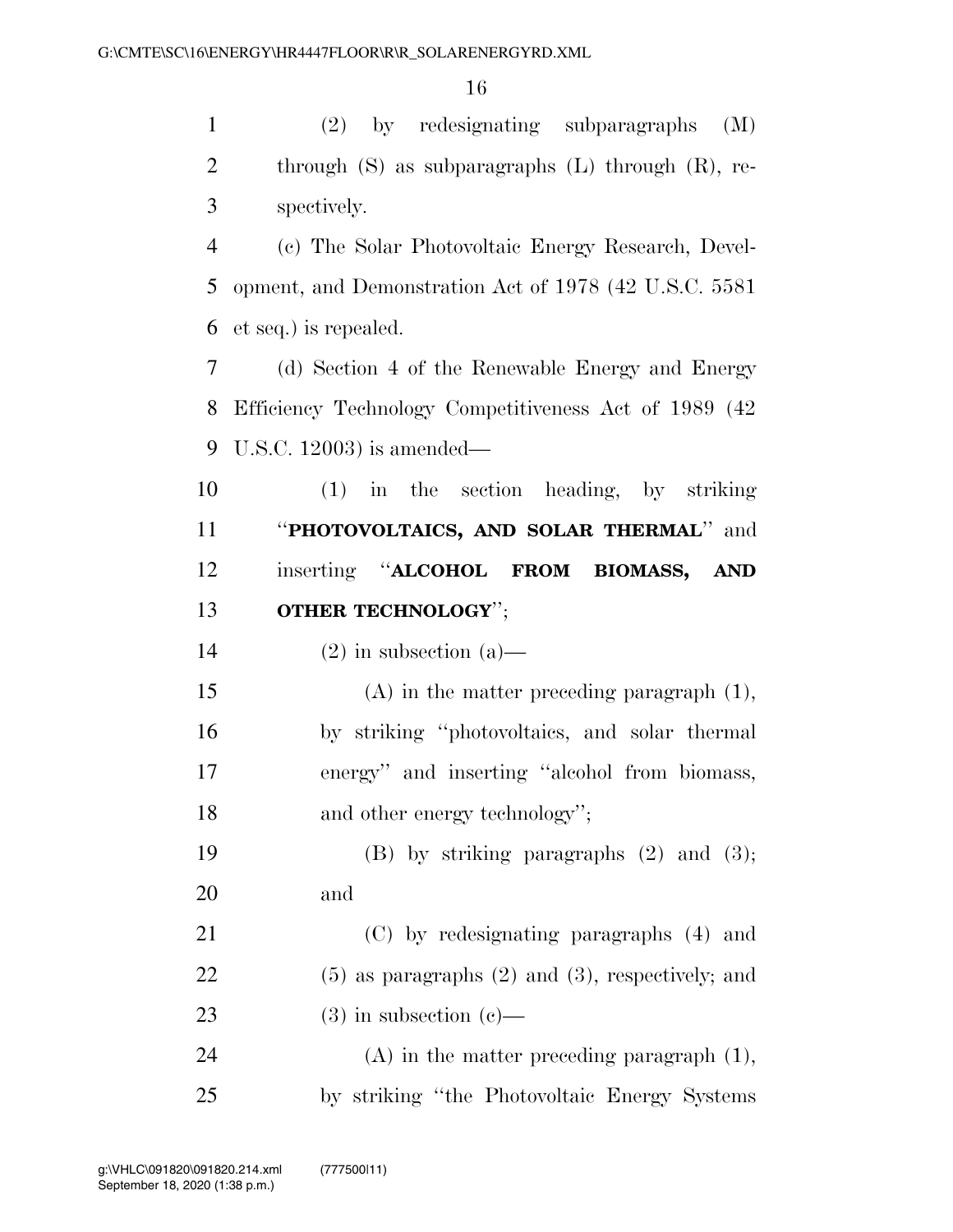| $\mathbf{1}$   | Program, the Solar Thermal Energy Systems             |
|----------------|-------------------------------------------------------|
| $\overline{2}$ | Program,";                                            |
| 3              | $(B)$ in paragraph $(1)$ —                            |
| $\overline{4}$ | (i) by striking subparagraph $(A)$ ; and              |
| 5              | (ii) by redesignating subparagraphs                   |
| 6              | $(B)$ and $(C)$ as subparagraphs $(A)$ and            |
| 7              | (B), respectively; and                                |
| 8              | $(C)$ in paragraph $(2)$ —                            |
| 9              | (i) by striking subparagraph $(A)$ ; and              |
| 10             | (ii) by redesignating subparagraphs                   |
| 11             | $(B)$ and $(C)$ as subparagraphs $(A)$ and            |
| 12             | (B), respectively.                                    |
| 13             | (e) Section 931 of the Energy Policy Act of 2005 (42) |
| 14             | U.S.C. $16231$ ) is amended—                          |
| 15             | $(1)$ in subsection $(a)(2)$ —                        |
| 16             | $(A)$ by striking subparagraph $(A)$ ; and            |
| 17             | (B) by redesignating subparagraphs (B)                |
| 18             | through $(E)$ as subparagraphs $(A)$ through $(D)$ ,  |
| 19             | respectively;                                         |
| <b>20</b>      | $(2)$ by striking subsection $(d)$ ; and              |
| 21             | $(3)$ by redesignating subsections (e) through $(g)$  |
| 22             | as subsections (d) through (f), respectively.         |
| 23             | (f) Sections 606 and 607 of the Energy Independence   |
| 24             | and Security Act of 2007 (42 U.S.C. 17174, 17175) are |
| 25             | repealed.                                             |